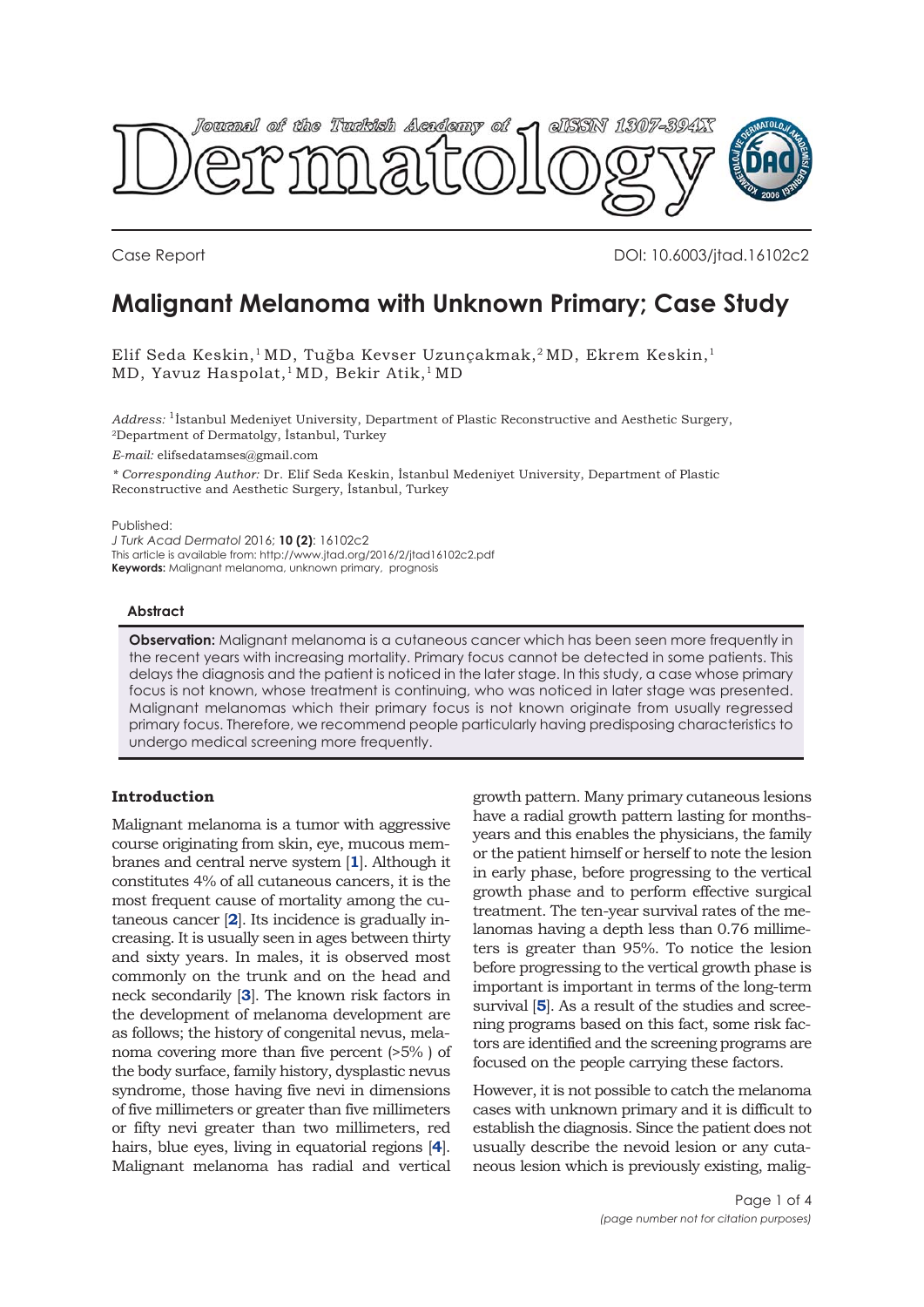<span id="page-1-0"></span>*J Turk Acad Dermato*l 2016; **10 (2)**: 16102c2. http://www.jtad.org/2016/2/jtad16102c2.pdf



**Figure 1.** Fixed mass with  $5*8*10$ -centimeter dimensions at the posterolateral dorsum



**Figure 2.** Lymphoscintigraphy with the pre-diagnosis of malignant melanoma



**Figure 3.** The repair of the mass excision with a skin graft with partial thickness

nant melanoma is in the first rank among the pre-diagnosis. Beside the difficulty of diagnosis and, since they are not noticed by screening differently from other melanomas, complete cure is almost impossible except those being regressed. Malignant melanomas which their primaries are not known are seen rarely; they constitute 4% to 6% of all melanomas. In this study, we aimed to discuss a case which is rarely seen whose diagnosis is established difficultly, that referred us for the purpose of analysis of malignant melanoma cases which could not be detected.

## **Case Report**

A sixty seven-year old male patient referred to our clinic due to the pain caused by a mass existing for one year and growing increasingly. In the physical examination of the patient, there was a hard and fixed mass with 5\*8\*10-centimeter dimensions at the posterolateral of the dorsum,



**Figure 4.** Atypic cells with prominent nucleoli, large vesicular nucleus, eosinophilic cytoplasm and melanin pigment

which expands the skin, which has no alteration in color and, which has no erosion on the surface (**Figure 1**). The patient did not describe any previously existing lesion here. The patient had no characteristic in his medical history. In the acquired Magnetic Resonance Images of the patient a mass lesion in 52\*83\*94-millimeter dimensions, being localized at the subcutaneous adipose tissue in the right periscapular distance, exhibiting an expansion toward adjacent muscle groups and toward chest wall however, in which a capsule structure that does not exhibit invasion can be distinguished and in which hemorrhage areas are observed was seen. The hematological and biochemical parameters of the patient was within normal limits. Incisional biopsy was done from the current lesion of the patient. As a result of the histopathological examination, it was reported as malignant melanoma metastaz. In the physical examination performed to detect the primary lesion two distinct lesions were found. Excisional biopsy was done from this lesion; however, no malignant melanoma was detected in the histopathologic examination of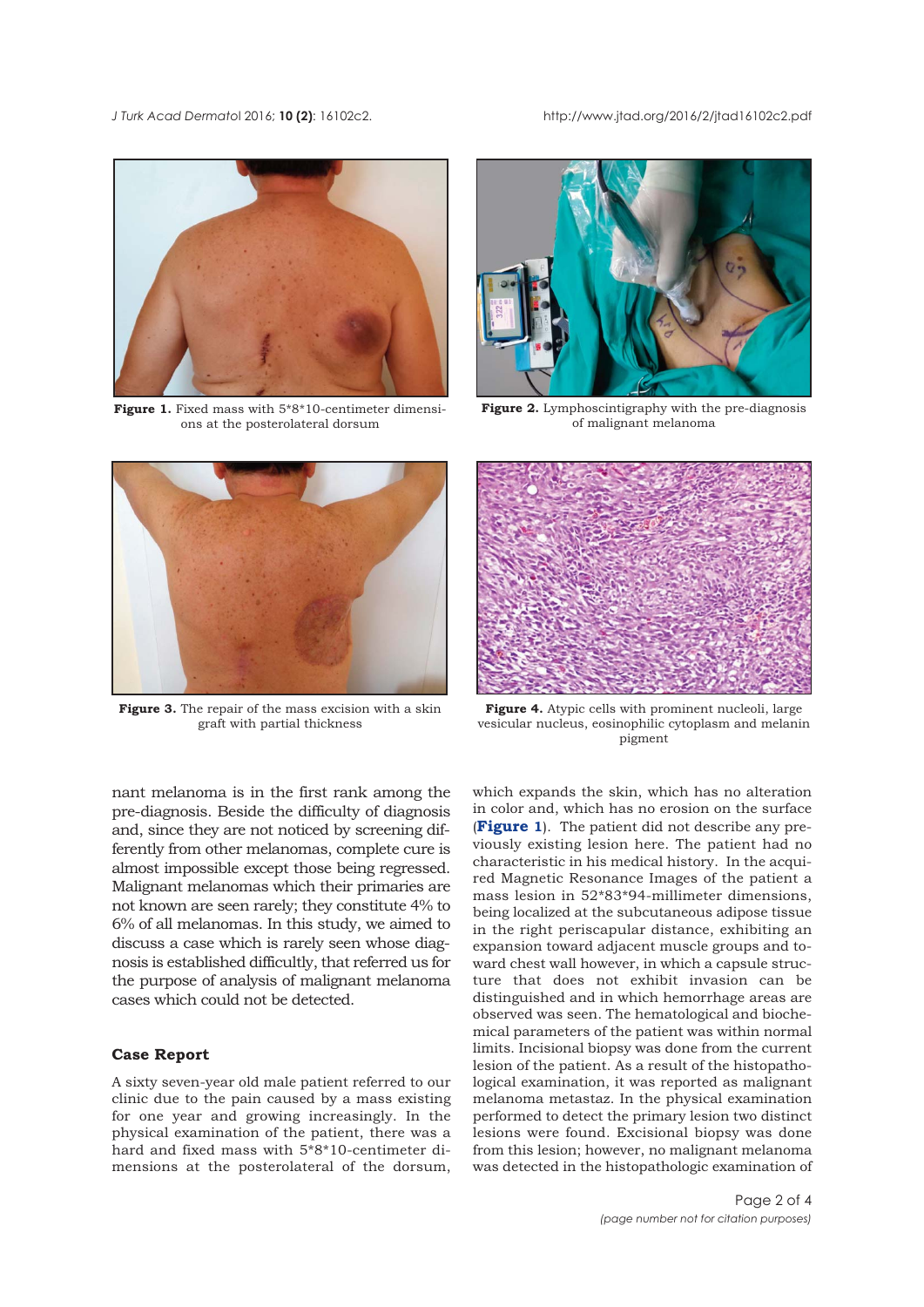these lesions and they were reported as dysplastic nevi. Surgery was planned following the lymphoscintigraphy with the pre-diagnosis of malignant melanoma with unknown primary. Two foci demonstrating Tc99m nanolloid accumulation assessing as centinel lymphatic node in the corresponding to right axillar area was observed in the lymphoscintigraphy (**[Figure](#page-1-0) 2**). So, axillar centinel lymphatic node biopsy was planned for the patient. Incision for biopsy purpose was taken from the region with the highest uptake through gamma counter. However, since the lymphatic nodes with black pigment macroscopically in malignant melanoma view and the uptake was diffuse, axillar dissection was done. After the axillar dissection, the repair of the mass excision and that of open defect was achieved with a skin graft with partial thickness. The case was discharged from the hospital at the post-operative seventh day (**[Figure](#page-1-0) 3**).

While malignant melanoma was reported in one of the six lymphatic nodes taken in the histopathologic examination histiocyte accumulation was reported in other five lymphatic nodes. The patient was taken in follow-up after the pathology report (**[Figure 4](#page-1-0)**). c.1799T>A (p.V600E) mutation was detected in the fifteenth exon of BRAF gene by medical oncology. Peginterferon alpha-2b treatment was continued by the prompted oncologist.

#### **Discussion**

Since 93% of the primary malignant melanoma cases are visible, screening programs can be easily applied through cutaneous examination [**[6](#page-3-0)**]. On mucosal surfaces, cases which cannot be seen and which its primary is not known constitute the remaining percent of malignant melanoma.

Commonly seen typical nevi are small pigmented lesions with regular boundaries. Having more than five nevi being larger than five millimeters or more than fifty nevi being larger than two millimeters increases three folds the risk of malignant melanoma risk [**[7](#page-3-0)**]. Atypical nevi are important risk factors in the development of melanoma. According to the study conducted by *Kraemer* et al, if there is atypical nevus in one person in a family, the risk of development of malignant melanoma in people having atypical nevus increases twenty seven folds compared to normal population and, if there is atypical nevus in more than one people with malign melanoma history, risk is increased one hundred forty eight folds [**[8](#page-3-0)**].

While diagnosis of melanoma can be easily established by applying screening programs to the precursor lesions or by following closely the patients with family history, the diagnosis of melanoma cases with unknown primary is extremely difficulty due to the fact that there is no precursor lesion and that it has not been found in the family history. Therefore, the malignant melanoma case with unknown primary can be diagnosed in later period.

To be able to establish the diagnosis in the patients with malignant melanoma with unknown primary, the patients should fulfill the following criteria; [**[9](#page-3-0)**] not to detect any abnormalities in physical examination eyes, rectum and vulva; [**[10](#page-3-0)**] no orbita enucleation or exentration should be done in the medical history of the patient; [**[11](#page-3-0)**] no cauterization or surgery should be applied due to the stork bite, chronic paronychia or skin scars; [**[12](#page-3-0)**] no previous local intervention should be applied in the skin region where lymphatic glands in which metastatic melanoma was detected are drained; [**[12](#page-3-0)**] (Our patient is consistent with these criteria).

Malignant melanomas wit unknown primary are seen commonly in males and in people older fifty years old [**[12](#page-3-0)**]. There are several causes why primary of malignant melanoma cases cannot be found. For example, primary might be regressed after melanoma has made metastasis. In our case, a focus with regression was observed, but no melanocytic cells were found in the pathology specimens. This made us to suggest that either focus is not here or all cells could be migrated.

Primary melanoma can be developed directly from ectopic lymphatic gland or tumor can be in a localization which cannot be reached easily [**[13](#page-3-0)**].

In the patients having malignant melanoma with unknown primary, sentinel lymphatic gland sampling should be done in the current lesion during the diagnosis, excision of the current lesion and sentinel lymphatic node dissection should be done only in patients with regional lymphatic gland. By performing regional lymphatic node dissection, the disease can be taken under the control locally.

In the cases having malignant melanoma with unknown primary, there are different opinions for the prognosis of the patients. The